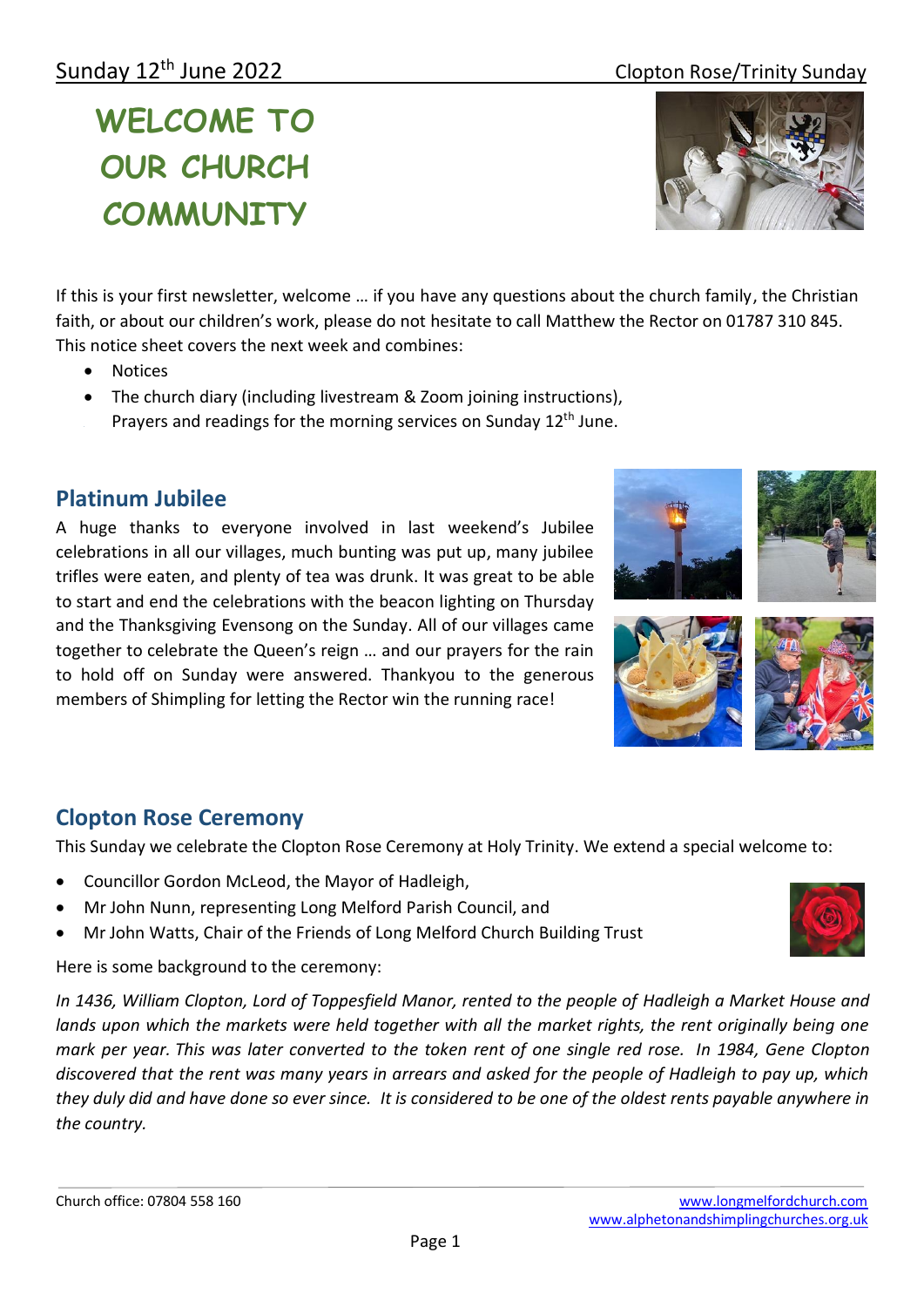## **Forest Church**

Following the success of the Rogation Sunday farm visit and service when 35 people attended including quite a few who do not normally attend church, we will be holding a Forest Church session at Golden Wood in Lawshall this afternoon, **12th June** at 4.00pm. This is a family friendly event with activities, camp building, refreshments, and an important Christian message. Parking at the Foundry (IP29 4PJ). Part of the 4 o'clock community. *Please bring a folding chair if you need to sit.*



# **Walk and Warble**

Lyn Cook Davis, a retired opera singer, is walking sections of the Stour Valley Path, singing a song in each of the churches along the way. She is raising money for Action For Children, a charity that helps children, young people and families across the UK. Lyn felt moved to support this charity after the terrible cruelty which resulted in the death of Arthur Labinjo-Hughes at 6 years old.

Lyn will be at Long Melford Church on Wednesday **15th June** at 10.30 am and if you would like to support her and Action For Children her Just Giving page is " Lyn Cook Davis Walk and Warble."

Lyn will also have sponsorship forms and a collecting box with her!

# **God Calling?**

**18 June** 2022 10.00am to 12.00pm, Assington Hall, Assington, Sudbury CO10 5LQ – an event supported by the Diocese and the vocations team. Sometimes life can seem so full on and fast paced that we don't feel that there is any time to stop and listen to God. God Calling? is an opportunity to press the pause button in our busy lives for a couple of hours and tune into God's still small voice. Join us at the beautiful surroundings of Assington Hall for a morning of quiet reflection on theme of God's call on our lives. To book your place please visit: [https://2022-god-calling.eventbrite.co.uk](https://2022-god-calling.eventbrite.co.uk/)

# **Friends of Long Melford Church Building Trust**

The Annual Meeting of Trustees will be held on Wednesday **22nd June** 2022 at 7.30pm in Holy Trinity Lady Chapel to report on the activities and financial position of the `Trust for the year ending 31st March 2022. This is a public meeting and all are invited to attend.

# **Sudbury Sings**

Come and listen to Sudbury Sings on Saturday **25th June** from 6.30pm at Holy Trinity. Enjoy a lively evening of music from a choir of 70 voices singing some of their and your favourite songs and some new toe tapping arrangements. This is their first performance since 2010. Tickets £10 from Sudbury library and Holy Trinity shop. All proceeds to St Nicholas Hospice and Ukraine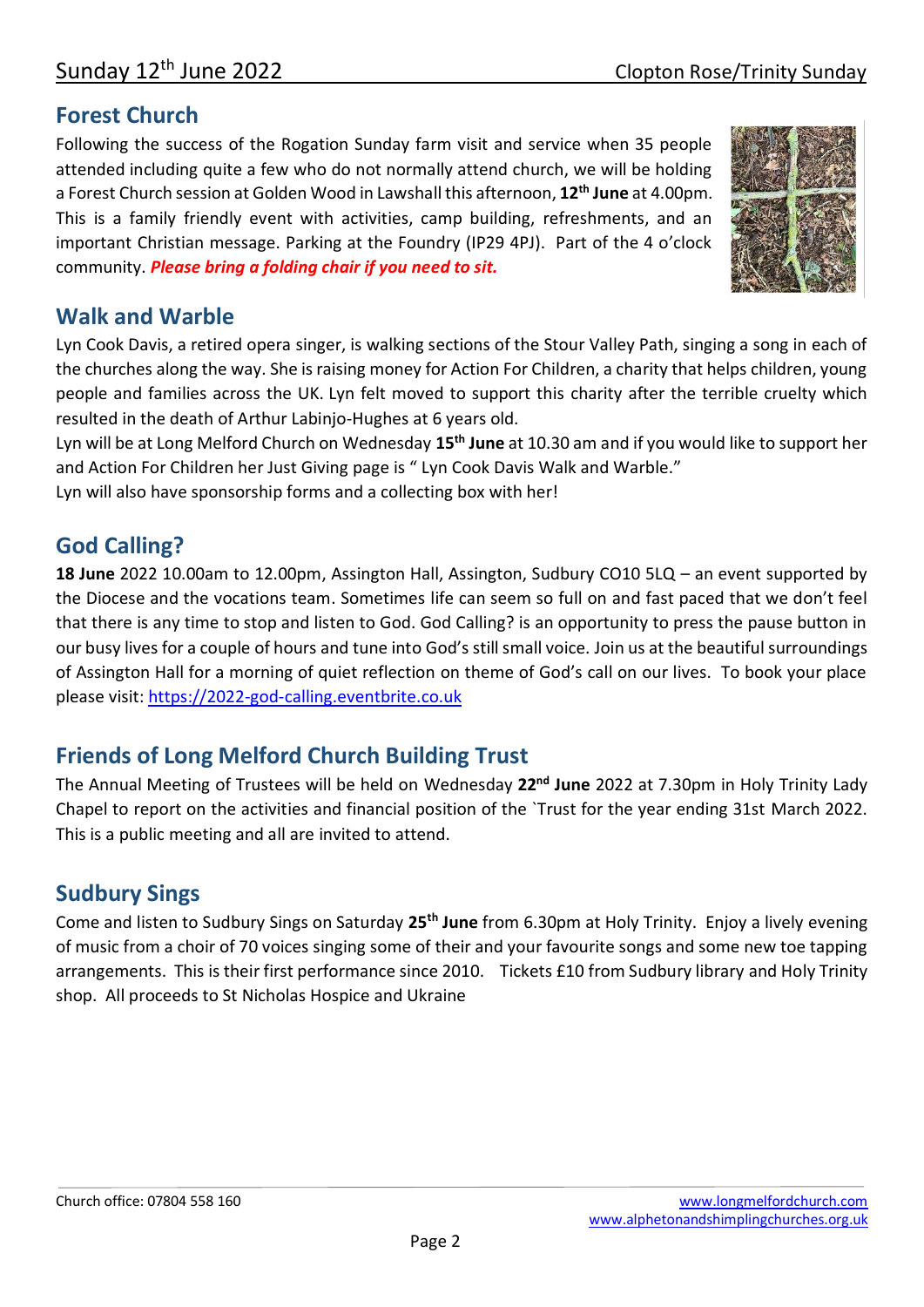### **This Week**

| Sun 12th               | 10.30am<br>12.30pm<br>4.00pm                                  | Holy Communion at Holy Trinity (livestreamed)*<br>Baptism at Holy Trinity - Niamh<br>Forest Church - Lawshall Golden Wood                                                                              |
|------------------------|---------------------------------------------------------------|--------------------------------------------------------------------------------------------------------------------------------------------------------------------------------------------------------|
| Mon 13th               | 9.30am                                                        | Connect baby & toddler group - St Catherine's                                                                                                                                                          |
| Tues 14th              | 9.00am<br>7.30pm                                              | Morning Prayer via zoom #<br>Handbells at St Catherine's                                                                                                                                               |
| Wed 15th               | 10.00am<br>1.10 <sub>pm</sub><br>2.00 <sub>pm</sub><br>7.00pm | <b>Holy Communion at Steeds Meadow</b><br>Melford Music - Benjamin Carnell - Cello<br><b>Holy Communion at Melford Court</b><br><b>Bell Practice at Holy Trinity</b>                                   |
| Thurs 16 <sup>th</sup> | 7.30pm                                                        | <b>Choir Practice</b>                                                                                                                                                                                  |
| Fri $17th$             | 12.00pm                                                       | Church Tour at Holy Trinity                                                                                                                                                                            |
| Sat 18th               | 8.00am                                                        | Prayer Breakfast at Holy Trinity                                                                                                                                                                       |
| Sun 19th               | 9.00am<br>10.30am<br>10.30am<br>12.30pm<br>4.00pm             | <b>Holy Communion at Shimpling</b><br>Holy Communion at Holy Trinity (livestreamed)*<br>Holy Communion at The Willows, Lawshall<br>Baptism at Holy Trinity - Rosie<br>Long Melford Country Park Picnic |

#### *\* Livestream Joining Instructions*

- Google the five words "Holy Trinity Long Melford Facebook".
- Click on the top link [\(or simply click here\)](https://www.facebook.com/Holy-Trinity-Church-Long-Melford-1768795803366733/photos/pcb.2797067713872865/2797067323872904/) to open the church's Facebook page and scroll down a bit.
- Please note that you do not need a Facebook account yourself in order to watch the livestream.

*# Morning Prayer -* Zoom Meeting ID: 810 2345 2032, Password: 283350, or [click this link](https://us02web.zoom.us/j/81023452032?pwd=RlJMQ0ZVcGtNakpuRDlvaVdYVFJrUT09)

## **Dates for your Diary**

| 25 <sup>th</sup> June  | 6.30pm  | <b>Sudbury Sings at Holy Trinity</b>             |
|------------------------|---------|--------------------------------------------------|
| 7 <sup>th</sup> August | 12.00pm | Benefice Picnic on the Glebe Land - Holy Trinity |
| 24 <sup>th</sup> Sept  | TBC.    | Alpheton & Shimpling Fete - Chadacre             |
| $1st$ Oct              | Evening | Harvest Supper (Alpheton & Shimpling)            |
| $8th$ Oct              | 6.00pm  | Patrick Kohler Memorial Concert at Holy Trinity  |
|                        |         |                                                  |